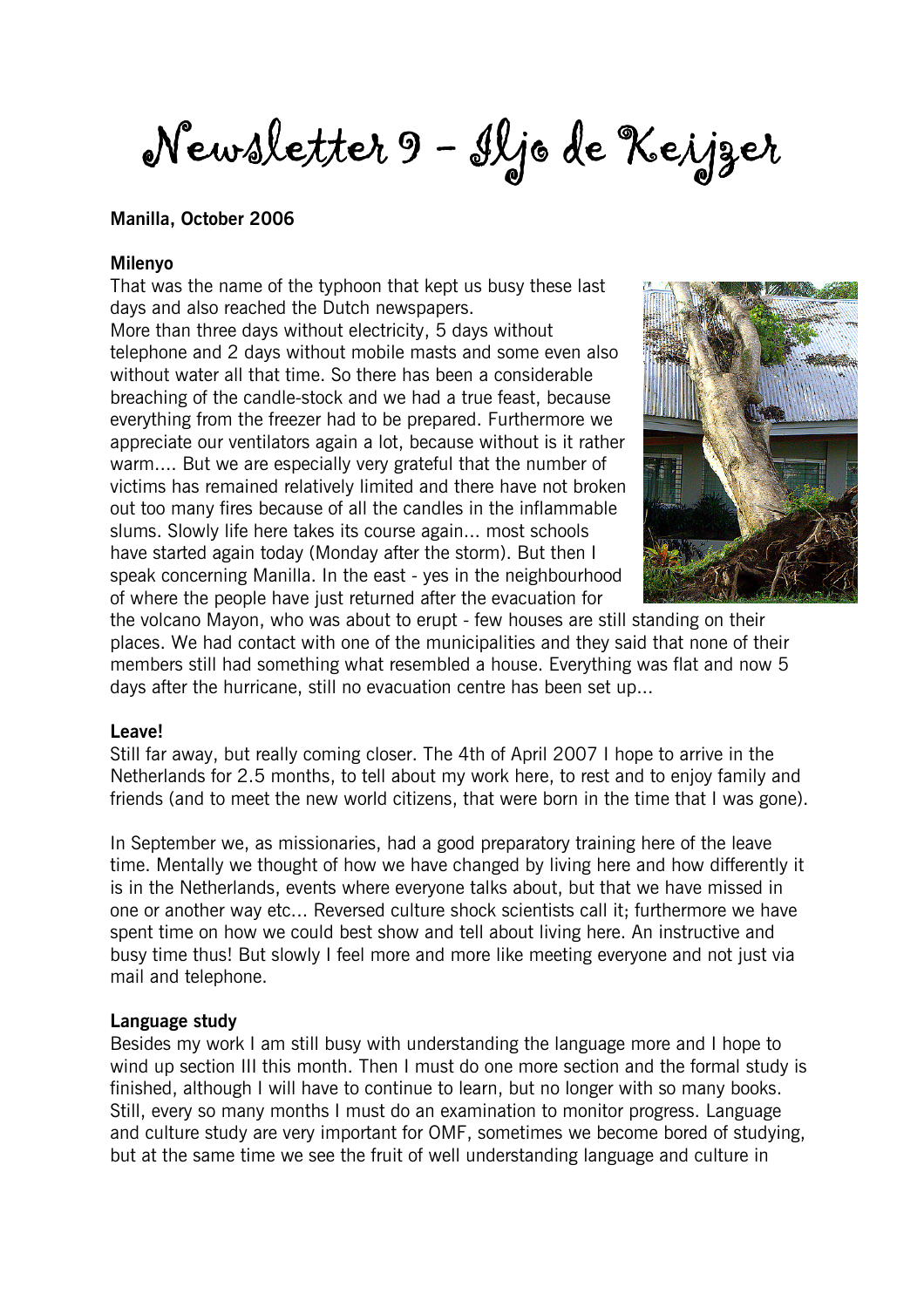many dense relations with Filipinos, compared to people who only speak a couple of words!

#### Short term missionaries

Thomas, fortunately, is back to work, albeit only for 50%. He is recovering well of his heart attack and has resumed work. So now I can concentrate again on the language and the work in the slums. But was a special experience to be allowed to do his work a while, certainly also because I am only a short time in the field.

#### Bukang Liwayway

Each Sunday we come together in one of the 3 houses of the most active members, to praise God and study His Word. Coming Sunday we have a meeting concerning the progress of the church. Are we on the right way, must things change, when will it be time to begin; who are the speakers, what will we do with the offerings? What do we do with people, who all of a sudden do not come any more, will we visit them? All kinds of questions for a new, young municipality to ponder.

## Disciple ring Welfareville

Every Saturday night until late we come together with the leaders to study the Bible, to learn more about leadership and to pray together for the work and personal points. Everyone has a personal history, but together we want to praise God! Last weekend we sat here with little candles - no electricity because of the hurricane and two Bibles, in the meantime knocking rats, cockroaches and mosquitoes off our legs and started with a song to the honour of God. Immediately the window of the the neighbours was crowded with people. You saw the question on their face: What is going on with those people, just after a typhoon, no light and ventilator and they sing gaily to their God? Do you know the secret?

## A look behind the scenes of culture.

Earlier this week, I was in the Divisoria with my house mate - a large market where you can buy everything cheap - we were addressed by two salesmen. They had a gift for us, that we on could obtain in their "shop". There we got a sales talk about their products and afterwards were allowed to scramble for a chance of a price or discount on their products. We were already greatly amused by their passion and for me it was an acquaintance with another part of Philippine culture. But when I kind of like drew the first prize, a great commotion arose. I appeared to have won two of their products (a huge pan set and a movable airco). Everyone was in ecstasy, they rang the head office to verify if it was all right and everyone came to congratulate me and asked me how I obtained so much suwerte (another word for luck). Then the viper below the grass appeared... ...I had drawn the lot myself, was above 21, now all I had to do, was buy one of their products... the cheapest was 35,000 peso, approximately A 550,- and if we did that, we would also get a free water vacuum cleaner. Terrific deal therefore, but thank you no. We explain that we did not have so much money, that we were missionaries and all that luxury was terrific, but not really necessary in our lives. They did not understand it: how we could we leave such a change, how could we turn down the luck which headed our way... could we not get money at our friends or did have we a creditcard?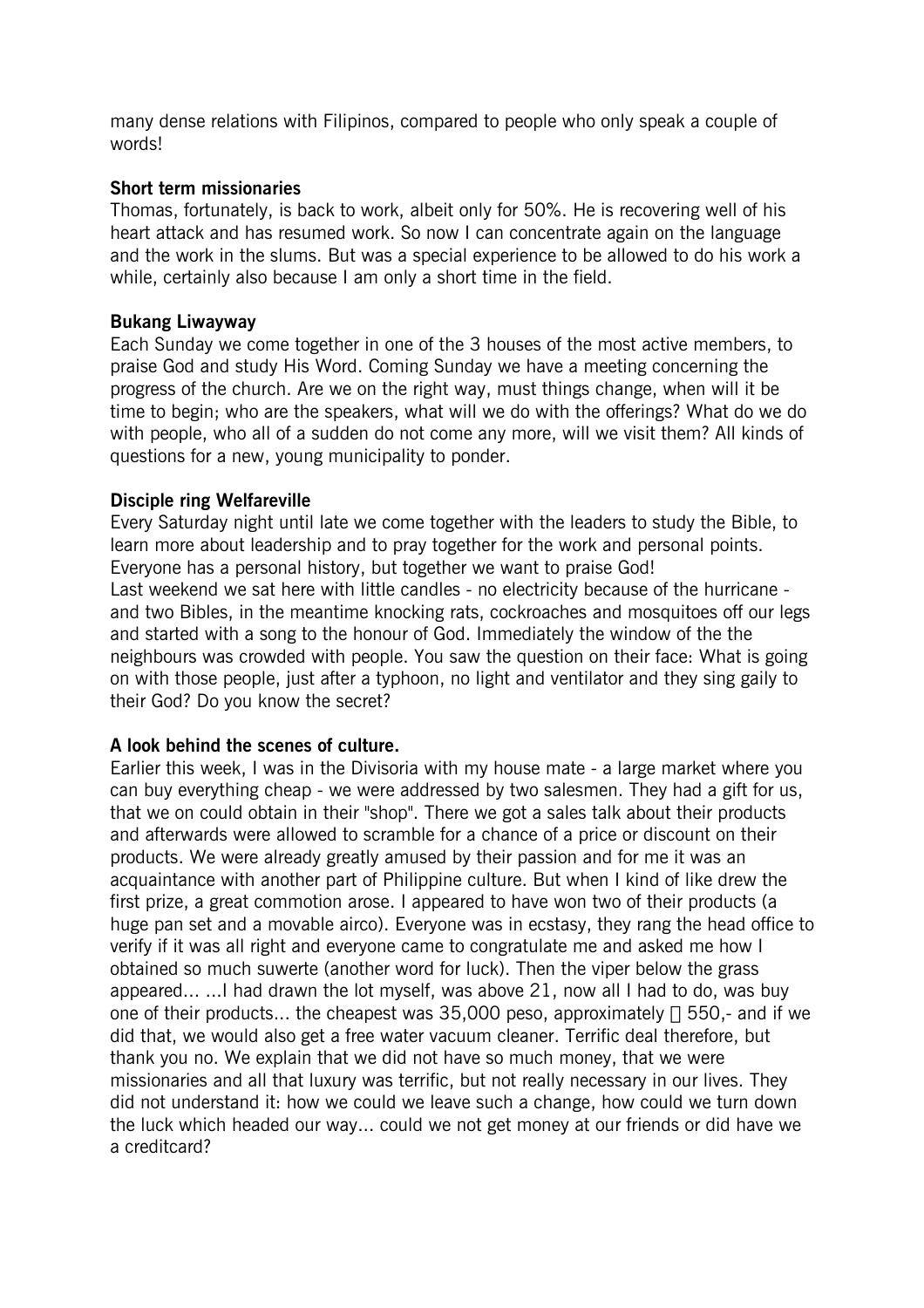I do not believe that they entirely understood it, but we have tried to make them clear that living does not depend on luck and aircos. They will certainly still talk about that crazy white hair and her girlfriend, let us pray that they some day will also think about the real purpose in their life...

# (Ab) normally:)

As a part of my language and culture study, I have work in two schools for a day, to examine the educational system. On the one hand a private school and on the other hand a government school in the middle of a slum (Welfareville; the district where I work). When I was in the last mentioned school, the teacher of the class where I would observe turned out to be sick. The teacher of the preceding hour then said to me that I could teach them. I thought that I must have understood something wrong, but it seemed that she was serious because she left the class and left me behind with 58 (!) third class, secondary school children, looking expectantly at me. In the Philippines the teachers change classes and the students remain in their classroom. I just walked forward and asked what kind of subject they were having. It turned out to be Tagalog... we then have done a culture and language lesson in which they had to tell about the Philippine heroes, government, language and national anthem and I did the same about the Netherlands. We had a good time together and now, where ever I go, there are always some teenagers who recognise me from my visit to the school. That is the advantage of large classes.

# Birthday!

Part of a Philippine birthday is a group photograph, furthermore a very baby pale blue birthday cake, that one cuts directly before dinner and afterwards eats as a dessert. We do games even with adults and eat spaghetti (long trails to wish a long life to the person whose birthday it is). It was a special day and with my parents this time!



## Holiday with my parents

It was very special to have my have parents here and to see the Philippines through their eyes. For them it was good to see how well at home already I feel myself and to see and taste something of the life here.

They asked questions about things which are already "normal" to me. One of the nicest things was that my mother remarked that I should have answered a man who asked a question, instead of chatting with her; yes we had a lot of catching up to do. The Philippines are however a very nonverbal culture, therefore much happens without speaking. I had therefore answered him, but with my mouth and eyes and not with words. For me this was so normal that



I did not understand what my mother meant, who had to be answered...